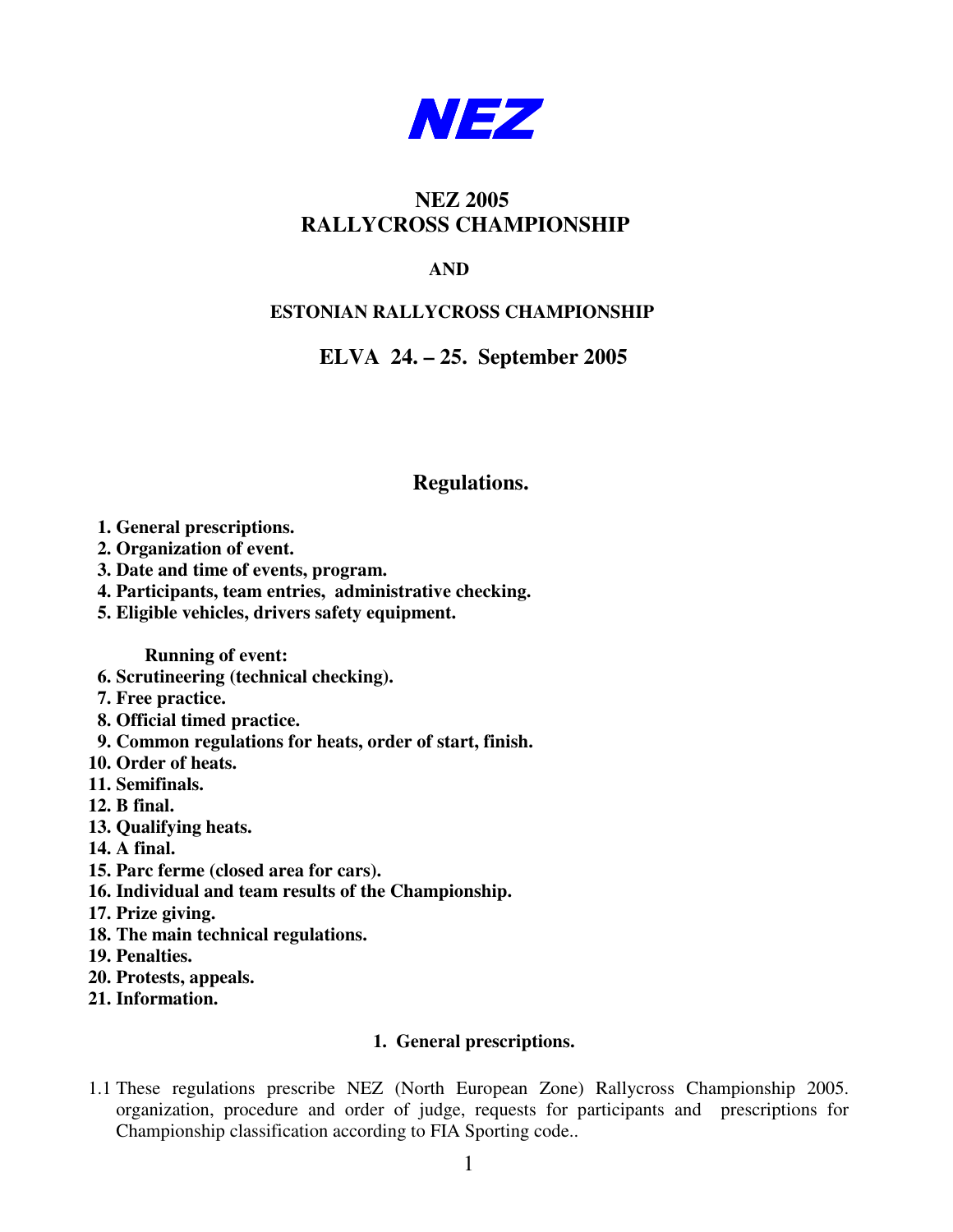- 1.2. The Championship is included in FIA calendar 2005.
- 1.3. Questions not covered by these regulations are authorized to be decided by:

- Steward, if decision is made in the time of event;

- NEZ Rallycross commission, if decision is made in another time.

Supplementary regulations will be announced by dated and numbered bulletins and will be sent by post and e-mail to all the participating countries.

## **2. Organization of event.**

- 2.1. Event will be organized in accordance with FIA Sporting Code by the Organizer of the Championship Event in cooperation with National Automobile federation (ASN) and Autocross / Rallycross Commission.
- 2.2. Event will be refereed by judges union chosen by the Organiser of event and approved by NEZ Rallycross Commission in accordance with the FIA code and regulations of NEZ Championship.
- 2.3. The Championship will be held in rallycross and autocross circuits accepted by NEZ Rallycross commission representatives.

## **Organizing Committee**

| MTÜ Reinsalu Sport<br>Konguta tee 3, Elva<br>Mr. Ahti Sei |                    | $\text{fax} \quad +372\,74\,15\,436$<br>$mob + 3725218677$<br>ahti.sei@mail.ee |
|-----------------------------------------------------------|--------------------|--------------------------------------------------------------------------------|
| The Estonian ASN                                          |                    |                                                                                |
| Regati pst 1,                                             | tel                | $+372$ 6398 666                                                                |
| Estonia                                                   | fax.               | +372 6398 533                                                                  |
| Mr. Priit Pallo                                           |                    | eal@sport.ee                                                                   |
| - Clerk of the Course:                                    |                    | Arias Allan                                                                    |
| - Assistant:                                              |                    | Vello Peedimaa                                                                 |
| - Secretary of the meeting:                               | <b>Margit Viks</b> |                                                                                |
| - Chief Scrutineer:                                       |                    | Ahti Sei                                                                       |
| - Chief Timekeeper:<br>- The Jury                         |                    | Villu Viks                                                                     |
| M. Kalnins                                                |                    | (Latvia)                                                                       |
|                                                           |                    | Kazimiras Gudziunas (Lithuania)                                                |
| <b>Aivar Parts</b>                                        |                    | (Estonia)                                                                      |
|                                                           |                    |                                                                                |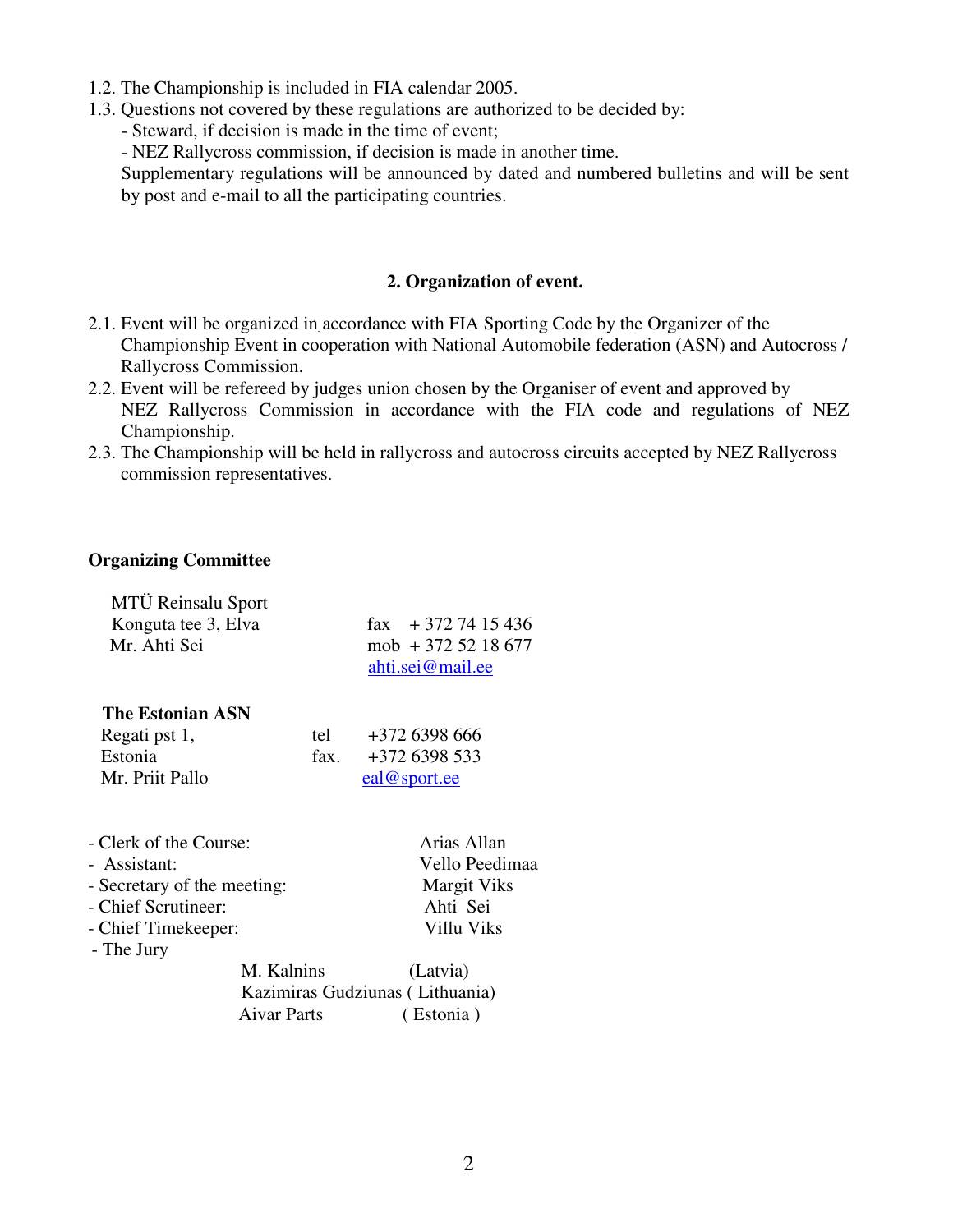#### **3. Date and time of events, program.**

## 3.1 Date **24.-25 09.**

#### 3.2. Program of event .

Saturday. 24.09.2005

| 12:00-15:00     | registration of participants, administrative checking |
|-----------------|-------------------------------------------------------|
| $12:00 - 15:00$ | scrutineering (technical checking)                    |
| 15:00-16:30     | Free practice                                         |
| 16:30-16:45     | official brefing                                      |
| 16:45-17.00     | drivers briefing                                      |
| 17.00-19.00     | official timed practice                               |
| 19:00           | official briefing                                     |

Sunday. 25.09.2005

| $8:00 - 9:00$ | free practice                        |
|---------------|--------------------------------------|
| 10:00         | official opening of the Championship |
| 11:00         | Heat begins $1;2;3$                  |
| 15:00         | Finals                               |
| 17:00         | official briefing                    |
| 17:30         |                                      |

3.3. Following programme of the event, depending on number of drivers, weather conditions and other reasons is prescribed by Clerk of Course and announced in drivers briefing and posted on official notice board on the day of the event.

#### **4. Participants, team entries.**

4.1. Any person holding NEZ National license or FIA International license valid for autocross and (or) rallycross in year 2005 is eligible.

4.2. Individual and team entries must be sent to NEZ Rallycross Commission not later than September 14, 2005

- 4.3. Entree fee for each driver **70 EUR** in each Championship event. Entry fee must be paid during registration of participants and administrative checking.
- 4.4. Entry fee is increased by **penalty 30 EUR** (total 100 EUR), if the entry is sent later than 10 days before the event.
- 4.5. During administrative checking driver reports his official and team**.**
- 4.6. All information concerning event participants is on official notice board.
- 4.7 .Only driver or his team official are eligible to apply to Championship officials for lodging announcements, protests etc.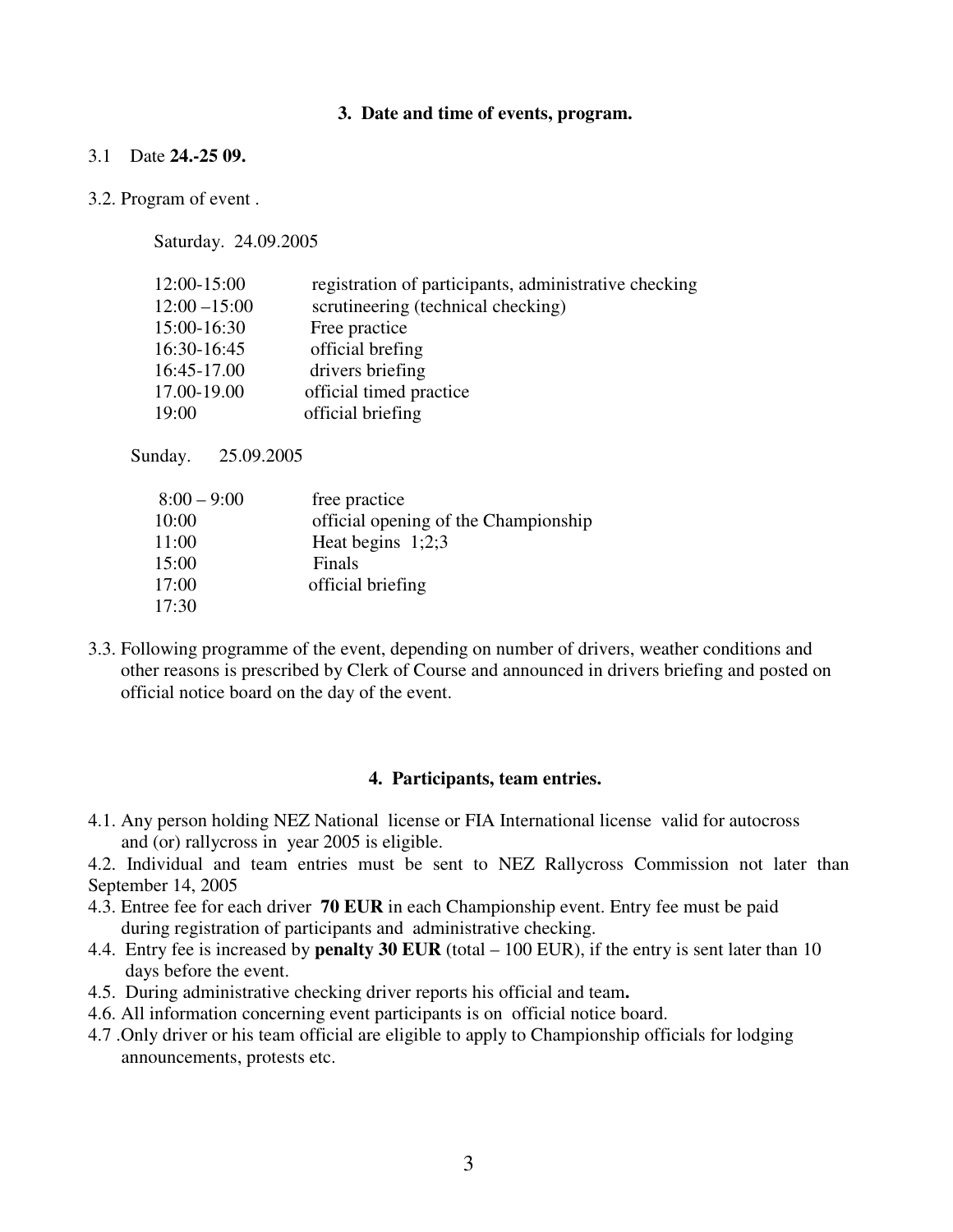# **5. Eligible vehicles, drivers safety equipment.**

- 5.1. The NEZ Championship is open to vehicles of following divisions:
	- **- Junior 1600** cylinder capacity does not exceed 1600 cm3, 2WD (front or rear wheel drive);
	- **- Super 2000** cylinder capacity does not exceed 2000 cm3, front wheel drive;
	- **Open** without limits for cylinder capacity; rear wheel drive<br> **- D** -**1** 3500 cm3 (4WD) according to FIA.
	- $-3500 \text{ cm}$ <sup>3</sup> (4WD) according to FIA.
- 5.2. Cars eligible to compete must be prepared in accordance with Technical Regulations approved by National Rallycross Commission and National Technical Commission for year 2005. Start is refused if car does not correspond to Technical Regulations .
- 5.3. Competition numbers for divisions:

| Super 2000201  |  |
|----------------|--|
| Open301        |  |
| Junior 1600401 |  |

- 5.4. Competition numbers for NEZ Rallycross Championship 2005 are regulated by NEZ Rallycross commission in accordance to the results of NEZ Supercross championship 2004. The competition numbers for first 10 places are fixed, others – to be given by NEZ Rallycross commission after receiving the entry form (not later then 10 days before the event)
- 5.5. From Estonian Championship are taking part following classes:
	- **- Junior in qualifying heats together with NEZ Junior**
	- **- Standard** national class with limited technical extras not exceed 2500 cm3
	- **- ERK national class, not exceed 2500 cm3 in qualifying heats together with NEZ Super 2000 and Open**
	- **- D – 1 in qualifying heats together with NEZ D - 1**

# **5.6 The drivers, who are taking part just from Estonian CS, may use local competition number.**

- 5.6.There will be only one driver per car in one class. The same driver in another class may compete with another car.
- 5.7.During the Championship between events competitor may freely replace the car. If changing class, driver may not combine points obtained in different classes.
- 5.8 Additional fee 100 EUR has to be paid by a competitor who refuses to carry the organizer's sponsor's advertising.
- 5.9. Each driver must use safety equipment in accordance with Technical Regulations approved by National ASN and (or) FIA Technical regulations.

# **6. Scrutineering.**

6.1. Any car taking part in the event must be presented to scrutineering which will be held at organizer's indicated place in Saturday from 12:00 to 115:00. Competitor who arrive after the closure of scrutineering, may pass it in 1 hour time, being applied financial penalty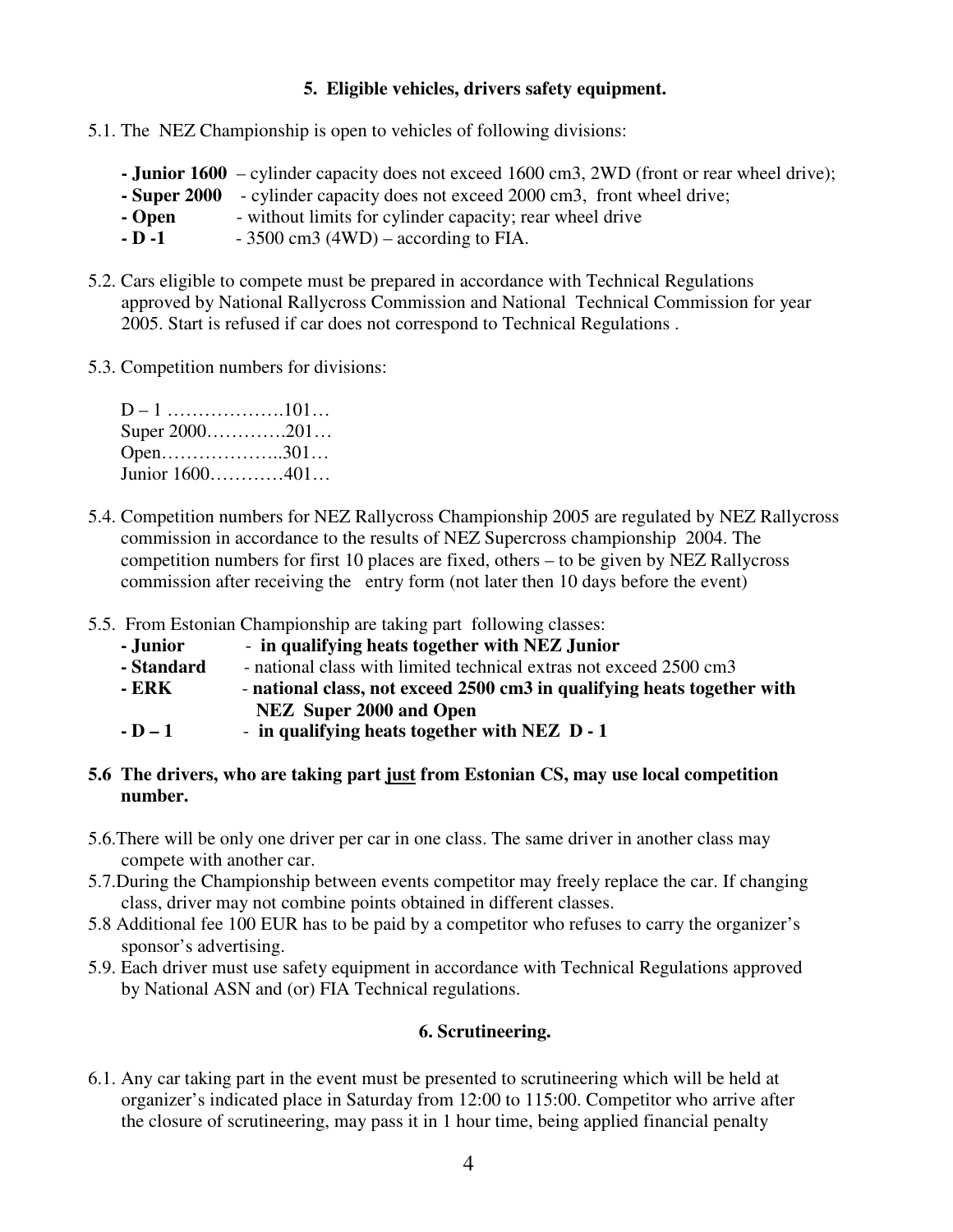**20 EUR** . No car will be allowed to start unless it has passed scrutineering.

- 6.2. Scrutineers must provide equipment for weighing of cars. Organizer must provide suitable covered working place.
- 6.3. Additional scrutineering may be carried out at any time during the Event after Chief Scrutineer's decision.
- 6.4.At scrutineering competitor must present drivers card, Technical Passport obtained by National Rallycross commission or FIA and driver's safety clothing.

# **7. Free practice.**

- 7.1. Free practice gives opportunity for driver to acquaint with circuit. Free practice is not obligatory.
- 7.2. Cars from different classes are not divided.
- 7.3. Drivers start individually after distance regulated by start judge. There will not be more than 8 cars in each practice group. Each driver is allowed to complete 3 laps in one session. If driver has a time and track is vacant, he may drive for the next time.
- 7.4. Driver must show drivers card before entering on free practice, where starts judge makes a mark.

# **8. Official time practice.**

- 8.1. Official time practice is obligatory. If driver has not started in official time practice, he may be allowed to start by decision of the steward.
- 8.2. Drivers starts individually after distance regulated by start judge. There will not be more than 4 cars in each start group.
- 8.4. Driver must give his drivers card to start judge.
- 8.5. Driver may drive 3 laps. The best of three lap times will determine the starting position for heat.
- 8.6. The best of three lap times will be taken into consideration. In the event of tie, the  $2<sup>nd</sup>$  best lap time will be ruling, in case of a further tie, the  $3<sup>rd</sup>$  lap time will be ruling. In case of a further tie, better start position will be arranged for the driver who was the first to complete official timed practice.
- 8.7. Driver who has started, but has not completed a single lap, is arranged for start behind driver who has a lap time.
- 8.8. Driver's Liaison Officer must be informed if driver can not participate in further running of the event after official time practice.

# **9. Regulations for heats, order of start, finish.**

- **9.1. In qualifying heats the cars are starting together wih national classes as shown in point 5.5**
- 9.2. The Steward may assign introducing lap before start. Introducing lap is not obligatory.
- 9.3. **The starting grids for FINALS will consist of not more than 8 cars** in three rows divided up into 3-2-3.
- 9.4. **In all heats drivers are allowed to choose their starting places,** in the starting grids they have been arranged in – the best qualified driver is able to make his choice first, the second best driver is able to choose one of the remaining places in the grid. This possibility of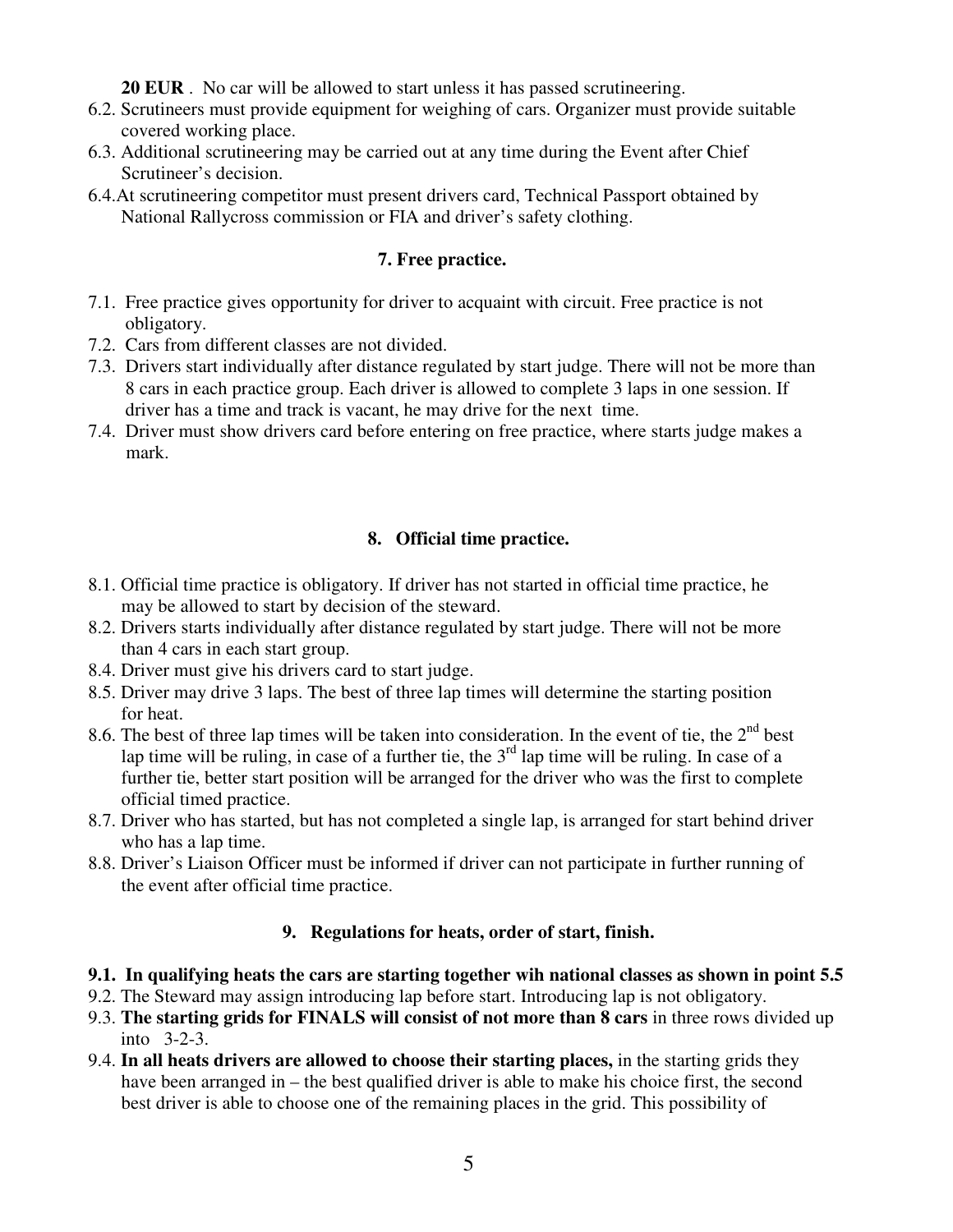choice will also operate in  $2<sup>nd</sup>$  and  $3<sup>rd</sup>$  rows in the finals. The chosen start place may not be changed afterwards.

- 9.5. During heat drivers are allowed to stop in a special zone for repairing of technical problems.
- 9.6. If a flag, which informs about technical problems (black flag with orange circle), is displayed for driver, he must stop in the zone for repairing of technical problems in one lap time.
- 9.7. If two or more cars stop during a heat, they are classified according to the number of laps covered or, if it is the same, the order in which they last crossed the finish line. The grid positions are decisive if the cars stop during the  $1<sup>st</sup>$  lap.
- 9.8. If car stops on a course, driver must immediately leave his car and go to a safe place behind track edges. Returning to the car or any action near the car until the end of the heat is prohibited.
- 9.9. Driver who has not started will be classified last in the heat. If more than one driver have not started, they are classified according to their starting grid positions.
- 9.10. The start will be given by the red light which will be flashed or green flag waved by Clerk of the Course or start Judge. Start procedure will be explained in Drivers briefing.
- 9.11. All competitors participating in the particular heat must be present on the start zone 10 minutes after the start of previous heat, for  $1<sup>st</sup>$  start of Event and for starts after breaks – 10 minutes before the start time. In case of technical interruption Drivers' liaison Officer informs competitors about the time of next start. If driver is not present at the start on fixed time, he is excluded from the heat.
- 9.12. Only drivers who are about to start and one mechanic per driver are allowed to be on the starting grid.
- 9.13. In case of technical problems driver may ask the Clerk of the Course for a start delay of 5 minutes for repairing the problems. If driver is not ready for the start in that time, the start signal is given without him.
- 9.14. If a driver is unable to start a heat, his place in the start grid will remain empty and cannot be occupied by a driver from another grid.
- 9.15. A false start will be declared if a car leaves its starting place before the start signal. False start is determined by the Clerk of the Course or by a person entitled by him - judge of false start, or by electronic start system.
- 9.16. The culprit driver(s) will be warned and the starting procedure will repeated. If a driver makes a second false start in a heat he will be excluded from the heat and classified last, but before the drivers that did not start.
- 9.17. The decision about ignoring the flag signals is made by the Clerk of the Course in accordance with "About applying penalties, lodging protests and appeals in autocross and rallycross" rules.
- 9.18. The end-of-race signal is given by Finish line Judge. After the finish of leading car, all other cars must finish not depending on the number of laps completed.

# **9. Order of heats.**

- 10.1**.** The maximum number of starters in **qualifying heats is 5 cars** , starting from one grid.
- 10.2 The number of laps in **qualifying heats is 5 laps**.
- 10.3 **The first round** of qualifying heats **the start grid is made up according to the results or official time in each class according to point 5.5. Open and Super 2000 will start in qualifying heats as one class. For NEZ finals they will get the points separately for Super 2000 and for Open .**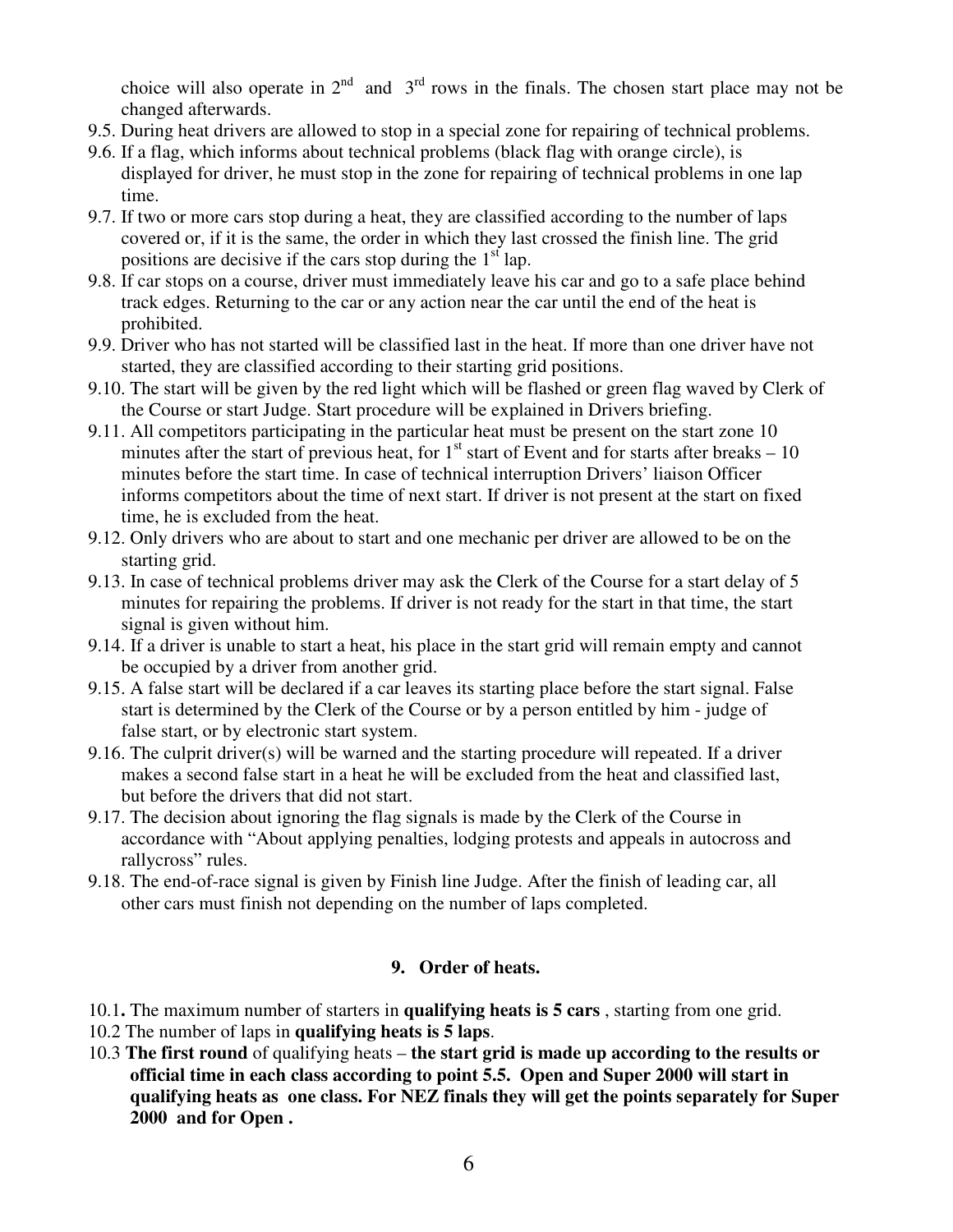- 10.4. The fastest time holder gets 1 point, the second 2 points e.t.c.
- 10.5 The competitor who has not completed the heat gets the amount of points equal to number of cars started in the first round.
- 10.6. The competitor who has not started gets extra 2 points.
- 10.7. Excluded drivers gets extra 5 points.
- 10.9 **The second round** of qualifying heats the start grid is made up according to the results of the first round.
- 10.10. **The third round** of qualifying heats the start grid is made up according to the results of the second round.
- 10.11. **The sum of two best rounds points determines the result of qualification for the finals.**
- 10.12. If two or more competitors have the same sum of points, the competitor with the fastest time gets higher position in qualification.
- 10.13. In case of following tie the next best time in qualification is ruling.

## **11. FINALS.**

- 11.1. **The first round in finals would be the finals in Estonian Championship.**
- 11.2. **The second round would be the finals for NEZ drivers.**
- 11.3. The maximum of **starters in finals** (A, B, C) is **8**, the start grids 3-2-3.
- 11.4. The number of laps in **finals is 8 laps.**
- 11.5 The **6 best** competitors from qualifying with lowest points sum enter directly to **A** final.
- 11.6. The holders of qualifying places **7…14** to **B** final.
- 11.7. The holders of qualifying places **15…22** to **C** final.
- 11.8. Two best from C final enter B final.
- 11.9.Two best from B final enter A final.
- 11.10. If there are only two drivers in B or C final, the finals will not be held and the competitors enter to the next final.
- 11.12. Starting grid for A final



#### **12. Parc ferme (closed area).**

- 12.1. Immediately after the NEZ A-final all cars must be parked in the parc ferme.
- 12.2. If a car is not parked in parc ferme due to fault of driver he will be excluded from the meeting and disqualified . The cars shall remain in the parc ferme until released by decision of the Clerk of the Course.
- 12.3.Only Scrutineers and competitors invited by Chief Scrutineer are allowed to be in parc ferme.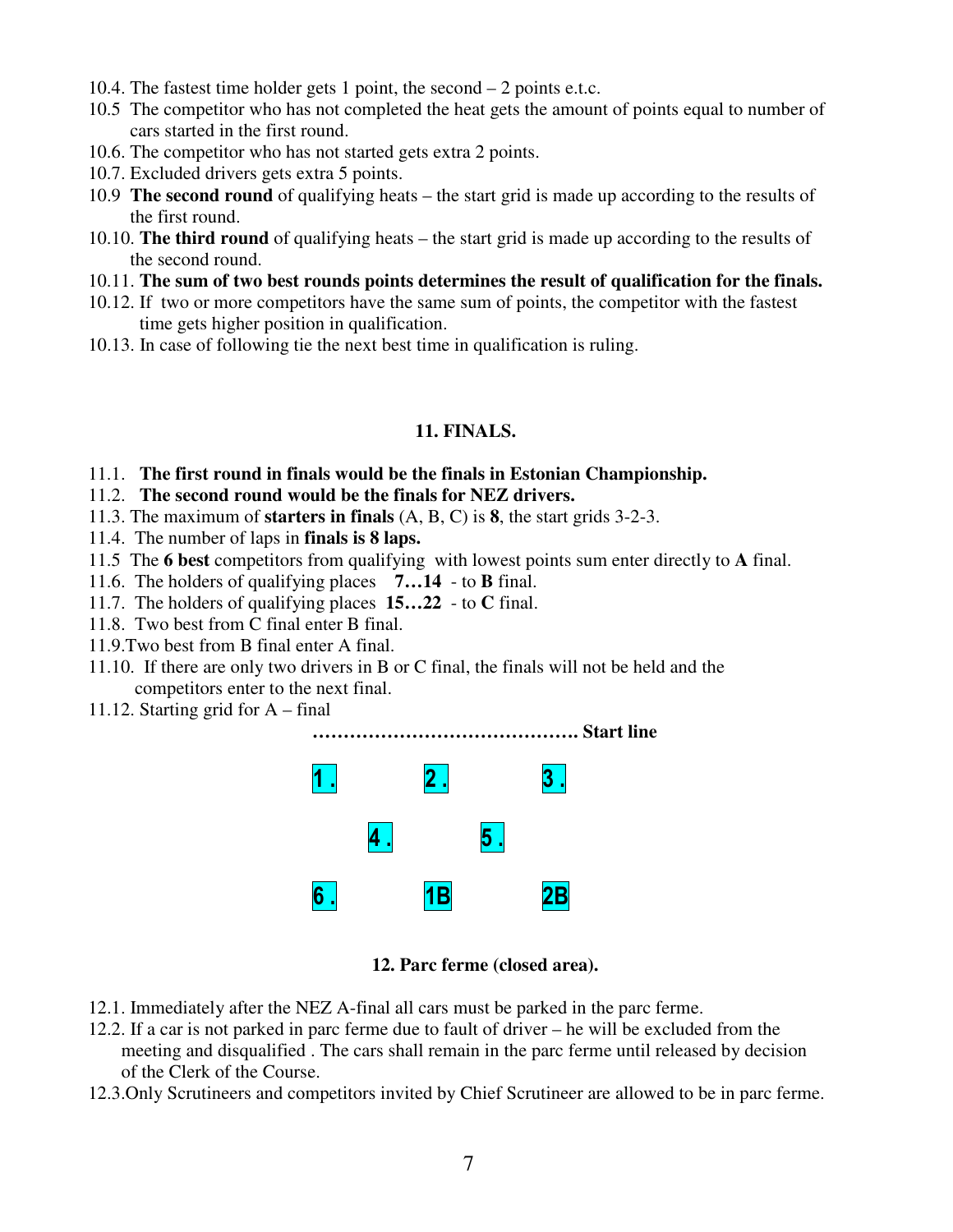### **13. Individual and team results of the Championship.**

13.1. There will be a **minimum of 6 starters** in each division in the Event for its including in Championship classification. 13.2. Points in the Championship Event will be awarded:

| 2. Points in the Championship Event will be awarded: |                            |    |        |      |
|------------------------------------------------------|----------------------------|----|--------|------|
|                                                      | 1-st. place - $20$ points, |    |        |      |
|                                                      | $2-$                       |    | $10 -$ |      |
|                                                      | $3-$                       | 15 | $11 -$ |      |
|                                                      | $4-$                       | 13 | $12 -$ |      |
|                                                      | $5-$                       | 12 | $13 -$ |      |
|                                                      | $6-$                       | 11 | $14 -$ |      |
|                                                      | $7 -$                      | 10 | $15 -$ |      |
|                                                      |                            |    | 16 -   | poin |
|                                                      |                            |    |        |      |

8 – 9 16 - 1 point 13.3. **Points for the team in the Event** is the sum of 3 (three) best results in

3 (three) different divisions, one best result in one division.

- 13.4. **Points for the team in Championship total results** the points sum of **all Events** (see 16.1.) included in Championship classification **minus o**ne worth result .
- 13.5. **Points for the individual Championship total results** the points sum of **all E**vents included in Championship classification (see 16.1.) **minus one** worth result.
- 13.6. In case of a tie, the number of total higher places in the Championship Events will be the decisive. In case of the further tie, last event will be deciding.
- 13.7. The Champion title in division is awarded, if at least 4 **(four)** Championship Events are included in the Championship classification (see 16.1.).
- 13.8. In Drivers Championship following drivers will be awarded:
	- first six places, if 12 or more drivers have participated in the Championship,
	- first three places, if less than 12 drivers have participated in the Championship.
- 13.9. First three teams will be awarded in the Teams Championship.

## **14. Prize-giving.**

- 14.1. The prize-giving in the event will take place at organiser's appointed place not later than 1 hour after finish of the last final heat, if no protests that can change prized places are lodged during this time, or after the protests are considered and the decision is made.
- 14.2. Prizes for the Championship Event are:

- cups,

- prize money in each division:

- 1 st place **300 EUR** 2 nd place – **200 EUR** 3 rd place – **150 EUR**
- 14.3.The prize money will be given only for drivers of division included in Championship classification the Event (minimum of 6 starters).
- 14.4.Prizes for the winners of NEZ Championship are: official NEZ medals and cups. They will be given in Gala ceremony.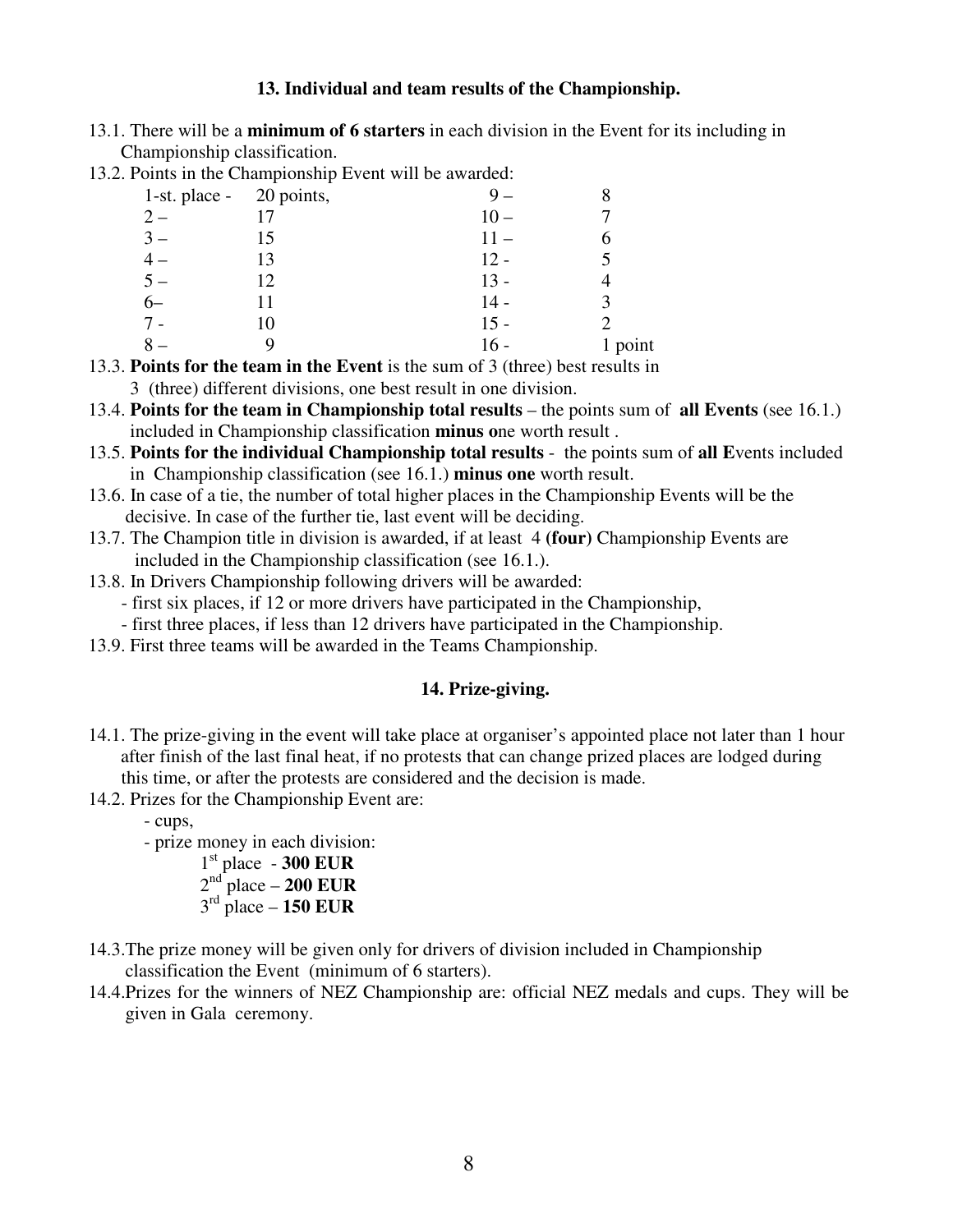#### **15. The main technical regulations.**

- 15.1.FIA homologation not needed.
- 15.2. Technical regulations according to National technical regulations.
- 15.3.Safety according to FIA and (or) National technical regulations. Validity term for helmets, dungarees, seat belts and seats – not longer than 5 years after homologation.
- 15.4. Catalytic converter not needed.
- 15.5. Weight of sport cars min:

| 1300cm3       | 700 kg  |
|---------------|---------|
| 1400cm3       | 730 kg  |
| 1500cm3       | 770 kg  |
| 1600cm3       | 805 kg  |
| 1700cm3       | 825 kg  |
| 1800cm3       | 845 kg  |
| 1900cm3       | 865 kg  |
| 2000cm3       | 880 kg  |
| 2500 cm3      | 960 kg  |
| 3000 cm3      | 1040 kg |
| 3500 cm3      | 1120 kg |
| 4000 cm3      | 1190 kg |
| 4500 cm3      | 1260 kg |
| 5000 cm3      | 1325 kg |
| 5500 cm3      | 1390 kg |
| over 5500 cm3 | 1460 kg |
|               |         |

15.6.Engine – free, in original department.

Turbocharged engine has coefficient **1,7**, for example turbocharged engine 2000 cm3 is equal 3400 cm3 (2000 x 1,7)

- 15.7. Transmission free.
- 15.8. Suspension free.
- 15.9. Steering free.
- 15.10.Tyres free.

15.11.Numbers of sport cars – black, min height 400 mm.

#### **16. Penalties.**

- 16.1. The stewards of the event have overall authority concerning the penalties.
- 16.2. Driver who has attacked (pushed, turned e.t.c.) another car and because of that contact has won better position in qualifying heats must be penalized by time penalty, min 5 seconds or can be excluded from the heat.

If it has happened in A, B or C final, driver can be penalized by time penalty, min 5 seconds or excluded from event with points for the last place in final or without any points.